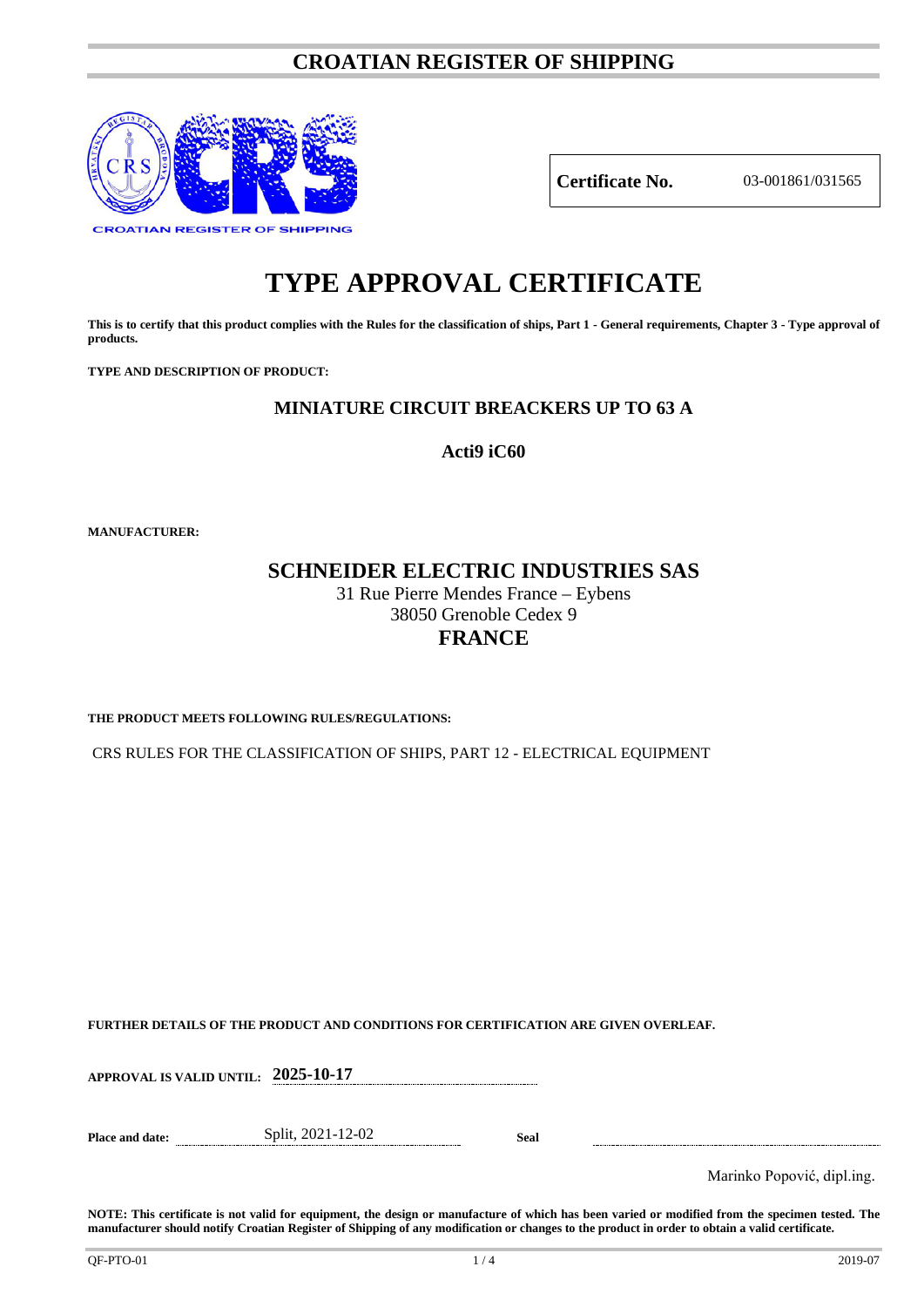

#### **DETAILED PRODUCT DESCRIPTION:**

#### **Electrical ratings according to IEC / EN 60947-2- ref. temp. 50°C**

#### **iC60N Series - electrical ratings**

| Number of poles: $1P$ , $1P+N$ , $2P$ , $3P$ , $4P$   | Utilization Category: A                   |
|-------------------------------------------------------|-------------------------------------------|
| Rated frequency: 50/60 Hz                             | Suitability for insulation: suitable      |
| Rated operational voltage (Ue): 133V/240V, 415V, 440V | Circuit breaker for use in IT system: Yes |
| Overvoltage category: IV                              | Tripping curve : $B, C, D$                |
| Rated impulse withstand voltage: Uimp: 6kV            | Degree of protection: IP 20               |

#### **1 Pole / 1 Pole + Neutral**

| Ue $(V)$    | In $(A)$     | lcu (kA       | $\text{lcs}$ (kA         | lcm (kA |
|-------------|--------------|---------------|--------------------------|---------|
|             | 0.5<br>. – 4 | $\sim$ $\sim$ | 50                       | 105     |
| $100 - 133$ | 6 - 63       | 20            |                          | 40      |
|             | $0.5 - 4$    | $\sim$        | 50                       | 105     |
| $220 - 240$ | 6 - 63       |               | $\overline{\phantom{a}}$ |         |

#### **2 Poles / 3 Poles / 4 Poles**

| $\mathbf{U}\mathbf{e}\left(\mathbf{V}\right)$ | In $(A)$  | lcu (kA) | lcs (kA) | lcm (kA) |
|-----------------------------------------------|-----------|----------|----------|----------|
| $100 - 133$                                   | $0,5 - 4$ | 50       | 50       | 105      |
|                                               | $6 - 63$  | 20       |          | -40      |
|                                               | $0.5 - 4$ | 50       | 50       | 105      |
| $220 - 240$                                   | $6 - 63$  | 20       |          | 40       |
|                                               | $0.5 - 4$ | 50       | 50       | 105      |
| $380 - 415$                                   | $6 - 63$  |          | .        |          |
| 440                                           | $0.5 - 4$ | 25       | 25       | 52,5     |
|                                               | $6 - 63$  |          | 4.3      |          |

# **iC60N Series Double terminal - electrical ratings**

| Number of poles: $1P$ , $1P+N$ , $2P$ , $3P$ , $3P+NG$ , $3P+ND$ , $4P$ | Utilization Category: A                   |
|-------------------------------------------------------------------------|-------------------------------------------|
| Rated frequency: 50/60 Hz                                               | Suitability for insulation: suitable      |
| Rated operational voltage (Ue): 133V/240V, 415V, 440V                   | Circuit breaker for use in IT system: Yes |
| Overvoltage category: IV                                                | Tripping curve : $B, C, D$                |
| Rated impulse withstand voltage: Uimp: 6kV                              | Degree of protection: IP 20               |

#### **1 Pole / 1 Pole + Neutral**

| Ue $(V)$    | In $(A)$  | lcu (kA                  | $\text{lcs}$ (kA)    | lcm (kA |
|-------------|-----------|--------------------------|----------------------|---------|
| $100 - 133$ | $0.5 - 4$ | $\overline{u}$           | 70                   | 154     |
|             | $6 - 63$  | $\sim$<br>JU.            |                      | υJ      |
| $220 - 240$ | $0.5 - 4$ | $\overline{\phantom{a}}$ | 70                   | 154     |
|             | 6 - 63    |                          | $\ddot{\phantom{0}}$ | 30      |

#### **2 Poles / 3 Poles / 4 Poles**

| $\mathbf{U}\mathbf{e}$ (V) | In $(A)$  | lcu (kA) | $\text{lcs}$ (kA) | lcm (kA) |
|----------------------------|-----------|----------|-------------------|----------|
| $220 - 240$                | $0.5 - 4$ | 70       | 70                | 154      |
|                            | $6 - 63$  | 30       |                   |          |
|                            | $0.5 - 4$ | 70       | 70                | '54      |
| $380 - 415$                | $6 - 63$  |          |                   | 30       |
| 440                        | $0.5 - 4$ | 50       | 50                | 105      |
|                            | $6 - 63$  |          |                   |          |

#### **iC60H Series - electrical ratings**

| Number of poles: $1P$ , $1P+N$ , $2P$ , $3P$ , $4P$   | Utilization Category: A                   |
|-------------------------------------------------------|-------------------------------------------|
| Rated frequency: 50/60 Hz                             | Suitability for insulation: suitable      |
| Rated operational voltage (Ue): 133V/240V, 415V, 440V | Circuit breaker for use in IT system: Yes |
| Overvoltage category: IV                              | Tripping curve : B, C, D                  |
| Rated impulse withstand voltage: Uimp: 6kV            | Degree of protection: IP 20               |

#### **1 Pole / 1 Pole + Neutral**

| Ue $(V)$    | In $(A)$         | lcu (kA        | $\text{lcs}$ (kA)        | lcm (kA)     |
|-------------|------------------|----------------|--------------------------|--------------|
| $100 - 133$ | $0.5 - 4$        | 70             | $\overline{\phantom{a}}$ | 154          |
|             | $6 - 63$         | $\Omega$       |                          |              |
|             | $0.5 - 4$        | $\overline{a}$ | $\overline{\phantom{a}}$ | 154          |
| $220 - 240$ | $\sim$<br>6 - 63 |                | ن. ا                     | $\sim$<br>30 |

#### **2 Poles / 3 Poles / 4 Poles**

| Ue $(V)$    | In $(A)$  | lcu (kA) | $\text{lcs}$ (kA) | lcm (kA) |
|-------------|-----------|----------|-------------------|----------|
|             | $0.5 - 4$ | 70       | 7ſ                | 154      |
| $220 - 240$ | $6 - 63$  | 30       |                   | OJ       |
|             | $0.5 - 4$ | 70       | 70                | 54       |
| $380 - 415$ | $6 - 63$  |          |                   | 30       |
| 440         | $0.5 - 4$ |          | 50                | 105      |
|             | $6 - 63$  | ιv       |                   |          |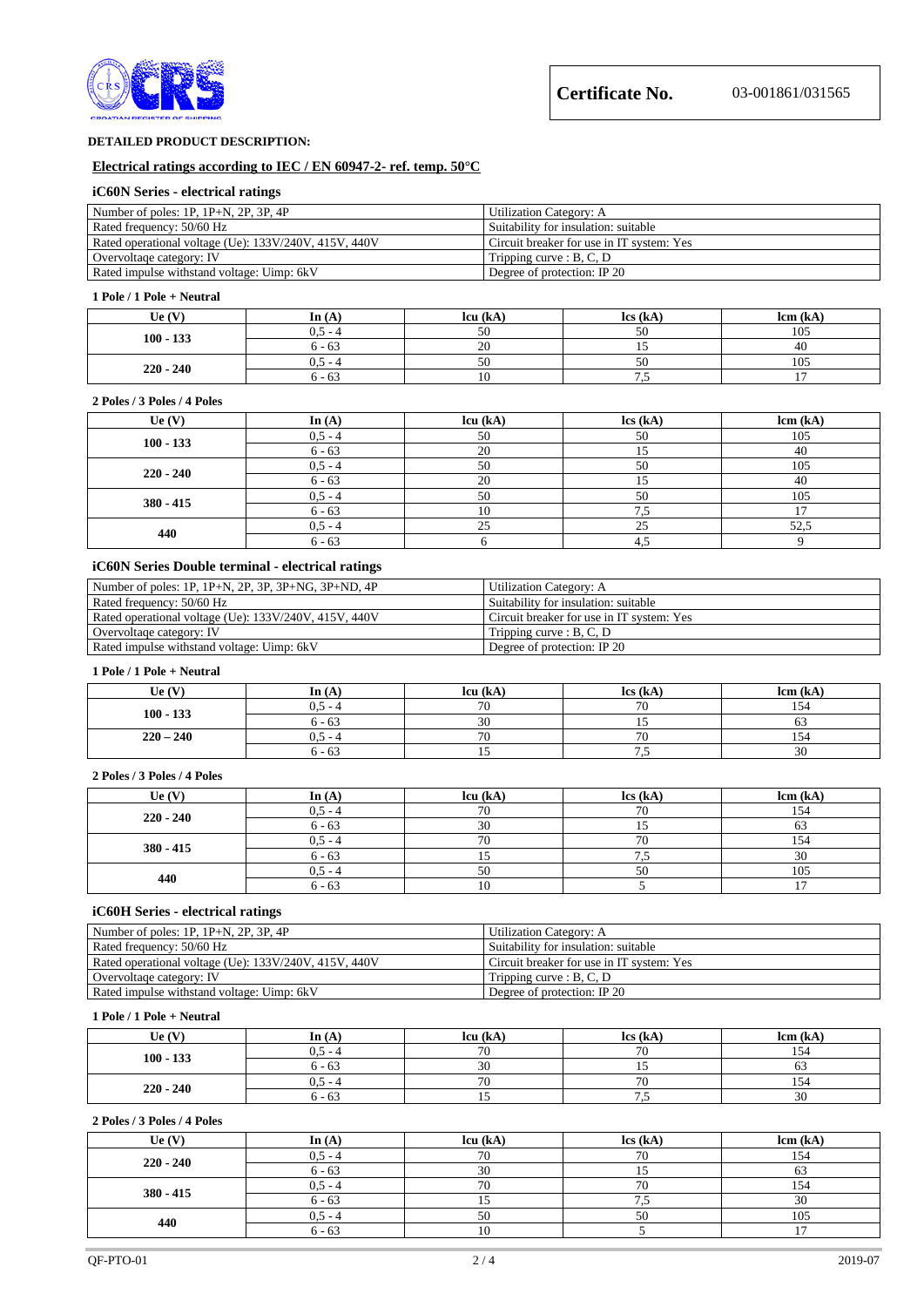

# **iC60H Series Double terminal - electrical ratings**

| Number of poles: 1P, 1P+N, 2P, 3P, 4P                 | Utilization Category: A                   |
|-------------------------------------------------------|-------------------------------------------|
| Rated frequency: 50/60 Hz                             | Suitability for insulation: suitable      |
| Rated operational voltage (Ue): 133V/240V, 415V, 440V | Circuit breaker for use in IT system: Yes |
| Overvoltage category: IV                              | Tripping curve : B, C, K, Z               |
| Rated impulse withstand voltage: Uimp: 6kV            | Degree of protection: IP 20               |

#### **1 Pole / 1 Pole + Neutral**

| $\mathbf{U}\mathbf{e}$ (V) | In $(A)$  | lcu (kA        | $\text{lcs}$ (kA)  | lcm (kA |
|----------------------------|-----------|----------------|--------------------|---------|
| $100 - 133$                | $0.5 - 4$ | 70             | 70<br>$\mathbf{v}$ | 154     |
|                            | $6 - 63$  | $\Omega$<br>3U | . .                | υJ      |
| $220 - 240$                | $0.5 - 4$ | $\overline{u}$ | $\sim$             | ر ح 1   |
|                            | 6 - 63    |                | ر…                 | 30      |

#### **2 Poles / 3 Poles / 4 Poles**

| Ue(V)       | In $(A)$  | lcu (kA) | $\text{lcs}(\text{kA})$ | lcm (kA) |
|-------------|-----------|----------|-------------------------|----------|
| $220 - 240$ | $0.5 - 4$ | 70       | 71                      | 154      |
|             | $6 - 63$  | 30       |                         |          |
|             | $0.5 - 4$ | 70       | 71                      | 154      |
| $380 - 415$ | $6 - 63$  |          |                         | 30       |
| 440         | $0.5 - 4$ | 50       | 50                      | 105      |
|             | $6 - 63$  |          |                         |          |

# **iC60L Series - electrical ratings**

| Number of poles: $1P$ , $1P+N$ , $2P$ , $3P$ , $4P$   | Utilization Category: A                   |
|-------------------------------------------------------|-------------------------------------------|
| Rated frequency: 50/60 Hz                             | Suitability for insulation: suitable      |
| Rated operational voltage (Ue): 133V/240V, 415V, 440V | Circuit breaker for use in IT system: Yes |
| Overvoltage category: IV                              | Tripping curve : $B, C, K, Z$             |
| Rated impulse withstand voltage: Uimp: 6kV            | Degree of protection: IP 20               |

#### **1 Pole**

| $\mathbf{U}\mathbf{e}\left(\mathbf{V}\right)$ | In $(A)$  | lcu (kA) | $\text{lcs}(\text{kA})$ | lcm (kA) |
|-----------------------------------------------|-----------|----------|-------------------------|----------|
| $100 - 133$                                   | $0,5 - 4$ | 100      | 100                     | 220      |
|                                               | $6 - 25$  | 50       | 50                      | 105      |
|                                               | $32 - 40$ | 36       |                         | 75.6     |
|                                               | $50 - 63$ | 30       | ⊥ ~                     | 63       |
| $220 - 240$                                   | $0.5 - 4$ | 100      | 100                     | 220      |
|                                               | $6 - 25$  | ∠~       | 12,5                    | 52.5     |
|                                               | $32 - 40$ | 20       | 10                      | 40       |
|                                               | $50 - 63$ |          | W                       | 30       |

#### **2 Poles / 3 Poles / 4 Poles**

| Ue $(V)$    | In $(A)$  | lcu (kA) | lcs (kA) | lcm (kA) |
|-------------|-----------|----------|----------|----------|
| $100 - 133$ | $0,5 - 4$ | 100      | 100      | 220      |
|             | $6 - 25$  | 50       | 50       | 105      |
|             | $32 - 40$ | 36       | 18       | 75,6     |
|             | $50 - 63$ | 30       | 15       | 63       |
| $220 - 240$ | $0,5 - 4$ | 100      | 100      | 220      |
|             | $6 - 25$  | 50       | 25       | 105      |
|             | $32 - 40$ | 36       | 18       | 75,6     |
|             | $50 - 63$ | 30       | 15       | 63       |
| $380 - 415$ | $0,5 - 4$ | 100      | 100      | 220      |
|             | $6 - 25$  | 25       | 12,5     | 52,5     |
|             | $32 - 40$ | 20       | 10       | 40       |
|             | $50 - 63$ | 15       | 7,5      | 30       |
| 440         | $0,5 - 4$ | 70       | 70       | 154      |
|             | $6 - 25$  | 20       | 10       | 40       |
|             | $32 - 40$ | 15       | 7,5      | 30       |
|             | $50 - 63$ | 10       | 5        | 17       |